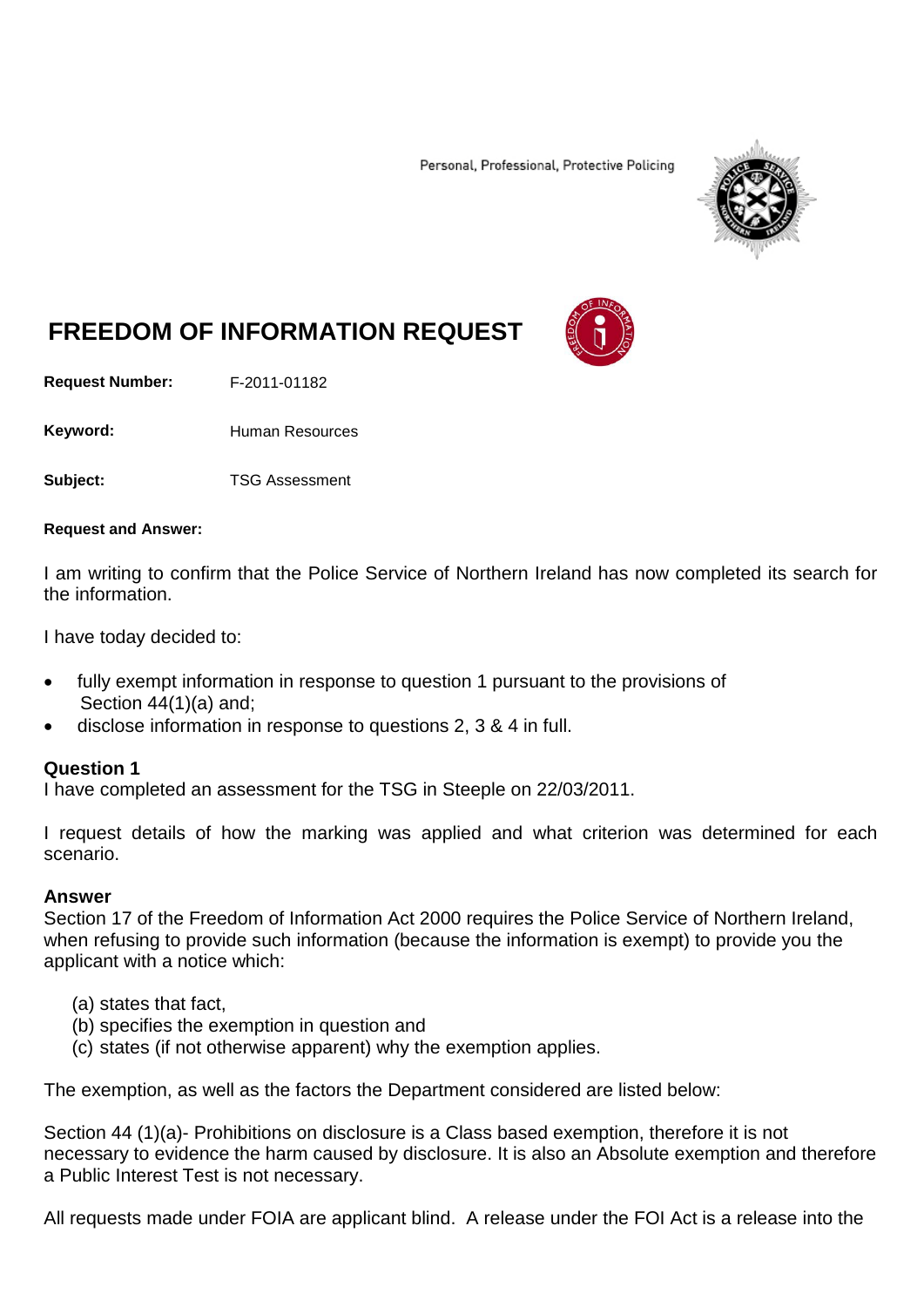public domain, not just the individual applicant.

Your request has been made via an internal email address and I am satisfied that you are a serving officer. The information requested under FOI has already been requested under Data Protection (Rights of Access) and it was not released.

Under Section 44 of the FOIA, information is exempt from disclosure if it is prohibited from being released under any other enactment. Where there is another piece of legislation governing the release of certain categories or types of information, these are sufficient grounds to refuse release under an FOI request.

The data was deemed to be exempt from the Rights of Access under Schedule 7, Miscellaneous Exemptions 9 - Examination Scripts. In this instance the information requested will fall within the definition of 'Examination', which includes any process for determining the knowledge, intelligence, skill or ability of a candidate by reference to his/her performance in any test, work or other activity.

This information is exempt under Data Protection law and therefore should not be disclosed under any other legislation.

## **Question 2**

Also, what was the pass mark to get on to any merit list, the highest mark and the lowest.

#### **Answer**

The lowest pass mark for the merit list was 51 and the highest was 115.

#### **Question 3**

I would also like to know the following:

Breakdown of number attending the final assessment:

 by gender by religion by District

## **Answer**

Please see the tables below:

| <b>Final Assessment</b> |     |       |  |
|-------------------------|-----|-------|--|
| Gender                  | No. | %     |  |
| Male                    | 79  | 91.86 |  |
| Female                  |     | 8.14  |  |
| Total                   | Яĥ  |       |  |

| <b>Final Assessment</b> |     |       |  |
|-------------------------|-----|-------|--|
| <b>Denomination</b>     | No. | %     |  |
| Protestant              | 47  | 54.65 |  |
| Catholic                | 38  | 44.19 |  |
| Undetermined            |     | 1.16  |  |
| Total                   | RR  |       |  |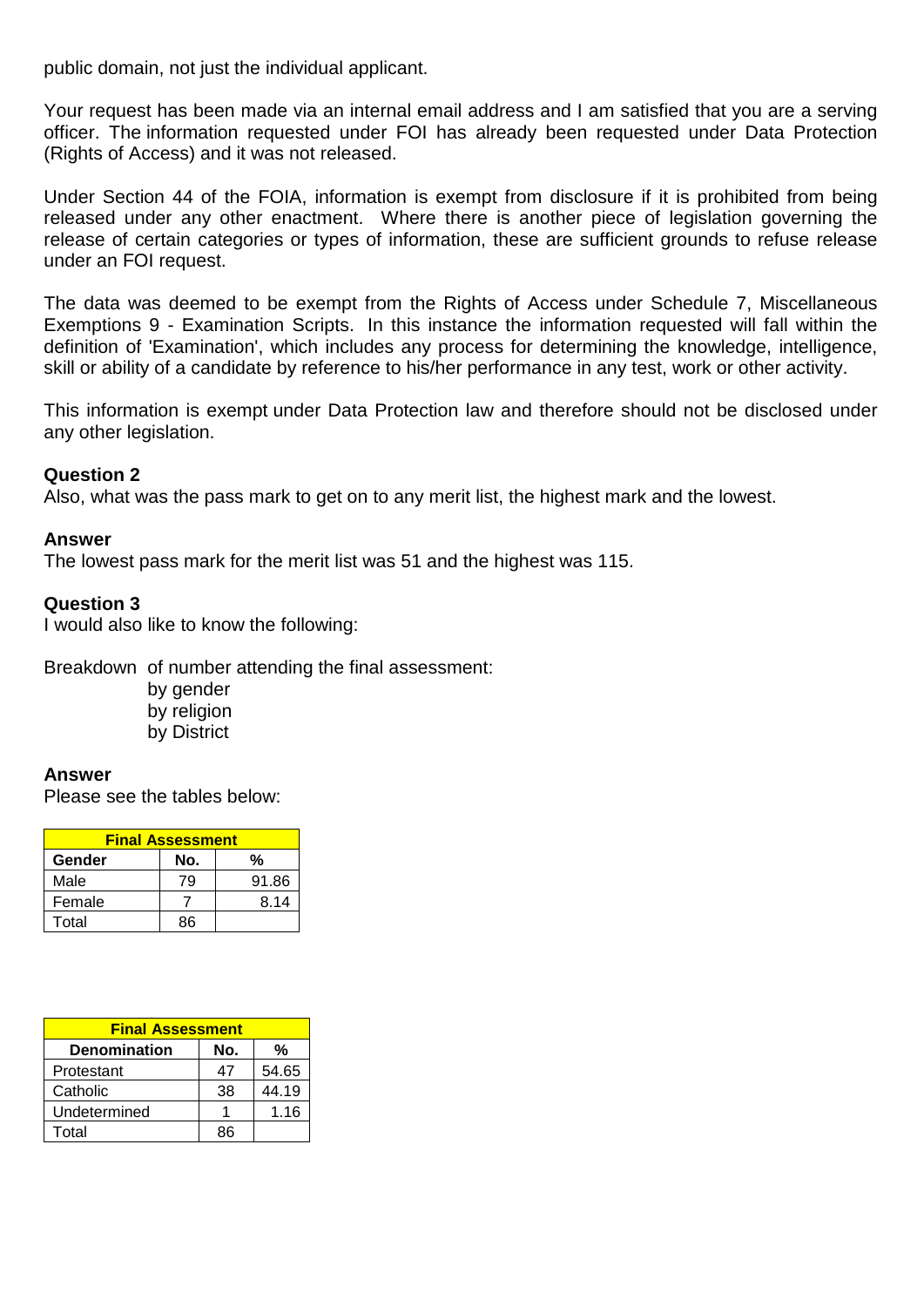| <b>Final Assessment</b> |     |
|-------------------------|-----|
| <b>District</b>         | No. |
| Α                       | 3   |
| B                       | 9   |
| C                       | 16  |
| D                       | 10  |
| Ē                       | 9   |
| F                       | 13  |
| G                       | 16  |
| н                       | 10  |
| Total                   | 86  |

# **Question 4**

The total number who passed and the pass mark to get on the list.

- by gender by religion
- by District

# **Answer**

Please see the tables below:

| <b>Passed List</b> |     |    |  |
|--------------------|-----|----|--|
| Gender             | No. | %  |  |
| Male               | 46  | 92 |  |
| Female             |     | R  |  |
| Total              | 50  |    |  |

| <b>Passed List</b>  |     |    |  |
|---------------------|-----|----|--|
| <b>Denomination</b> | No. | %  |  |
| Protestant          | 28  | 56 |  |
| Catholic            | 21  | 42 |  |
| Undetermined        |     | 2  |  |
| Total               | БΩ  |    |  |

| <b>Passed List</b> |                |  |
|--------------------|----------------|--|
| <b>District</b>    | No.            |  |
| Α                  | $\overline{2}$ |  |
| B                  | 6              |  |
| C                  | 10             |  |
| D                  | 6              |  |
| E                  | 5              |  |
| F                  | $\overline{7}$ |  |
| G                  | 8              |  |
| H                  | 6              |  |
| Total              | 50             |  |

The pass marks required were as follows: